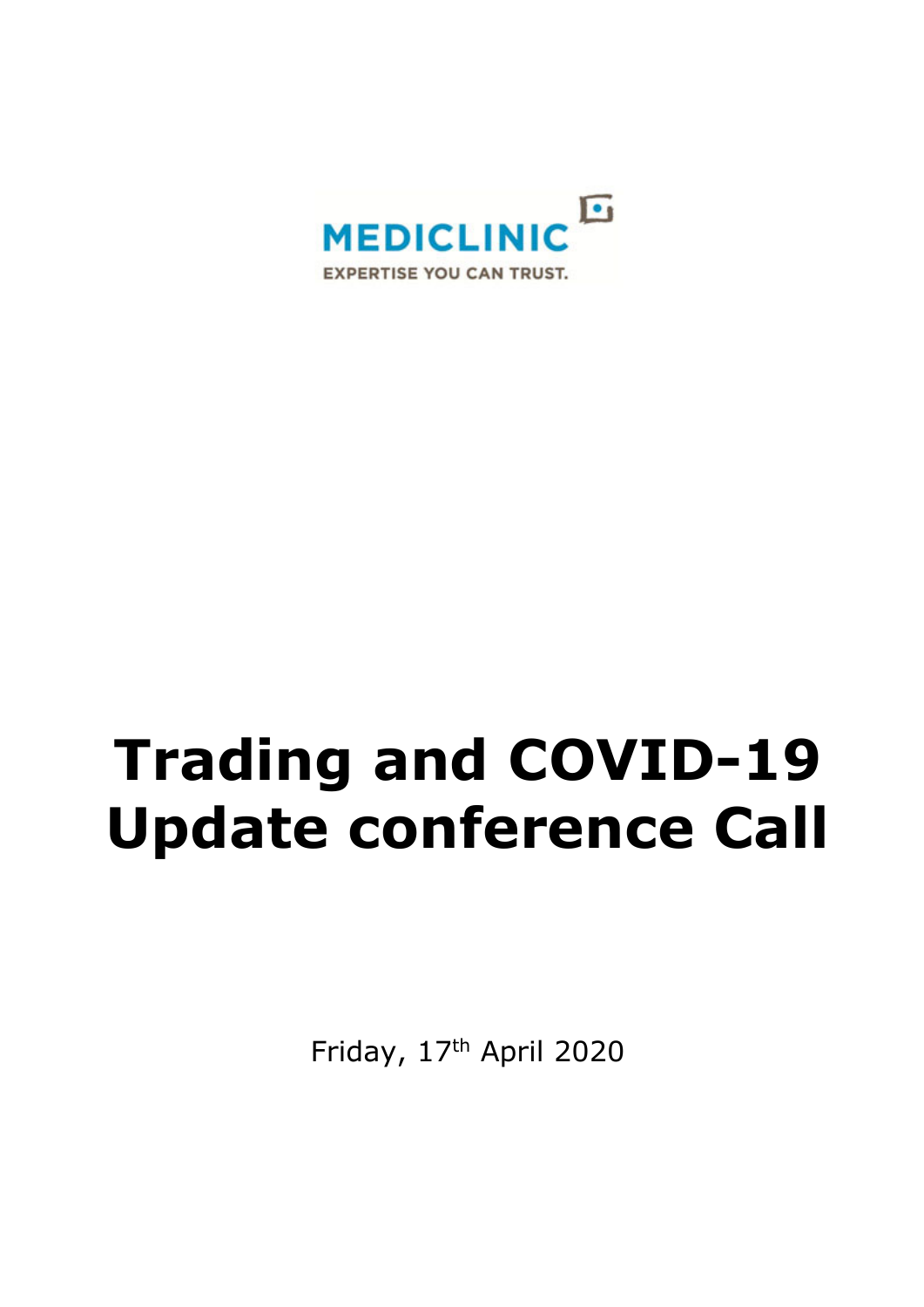**Operator:** Ladies and gentlemen, thank you for standing by and welcome to the Mediclinic International Plc Trading and COVID-19 Update conference call. At this time, all participants are in listen-only mode. After the speaker presentation there will be a question-and-answer session. To ask a question during this session, you will need to press star one on your telephone keypad. I must advise you that this conference is being recorded today, on Friday, 17<sup>th</sup> April 2020. I would now like to hand the conference over to your first speaker, Dr Ronnie van der Merwe. Please go ahead, sir.

# **COVID-19 Update**

Dr Ronnie van der Merwe *CEO, Mediclinic International Plc*

## **Welcome**

Thank you very much, good morning to all of you and thank you very much for joining this call following the announcement of Mediclinic International Plc's scheduled 2020 full-year trading and COVID-19 update earlier this morning. I am also joined by CFO Jurgens Myburgh, who you all know, as well as James Arnold, our Head of Investor Relations.

## **COVID-19 update**

To start off, I would just like to point out that, given the financial results of the year that ended 31<sup>st</sup> March 2020 were broadly in line with expectations, I would like to focus this call mostly on the COVID-19 preparedness plans that Mediclinic has put in place for the foreseeable future. I think that this is huge challenge for all of us, and we all understand that, and we would like to share some thoughts with you on what we have done until now and how we see the short term. There will be an opportunity for questions at the end, but I am also going to ask Jurgens, after I made a couple of comments, to give some context to the financials and the numbers.

## *Forefront in tackling the pandemic*

To start off with my own comments, I would like to point out a few things. Mediclinic is at the forefront of tackling this pandemic crisis and, as a leading healthcare service provider, we are fulfilling a vital role in each of the territories in which we operate. We are very focused on supporting governments as well as the health authorities to combat the crisis and to care for the people in the communities in which we operate. We are working constructively and collaboratively with the health authorities like never before, I am really pleased to say.

## *Well-prepared in a fluid situation*

Mediclinic is well prepared; expert infection, prevention and control teams are working with multidisciplinary task forces coordinated by our group Chief Medical Officer. And that is to ensure that medical protocols, up-to-date treatment plans and best practices are shared across the group. And, as the situation is very fluid, these interactions happen on a continuous basis as treatment plans emerge and change as we get more evidence on how to deal with this crisis.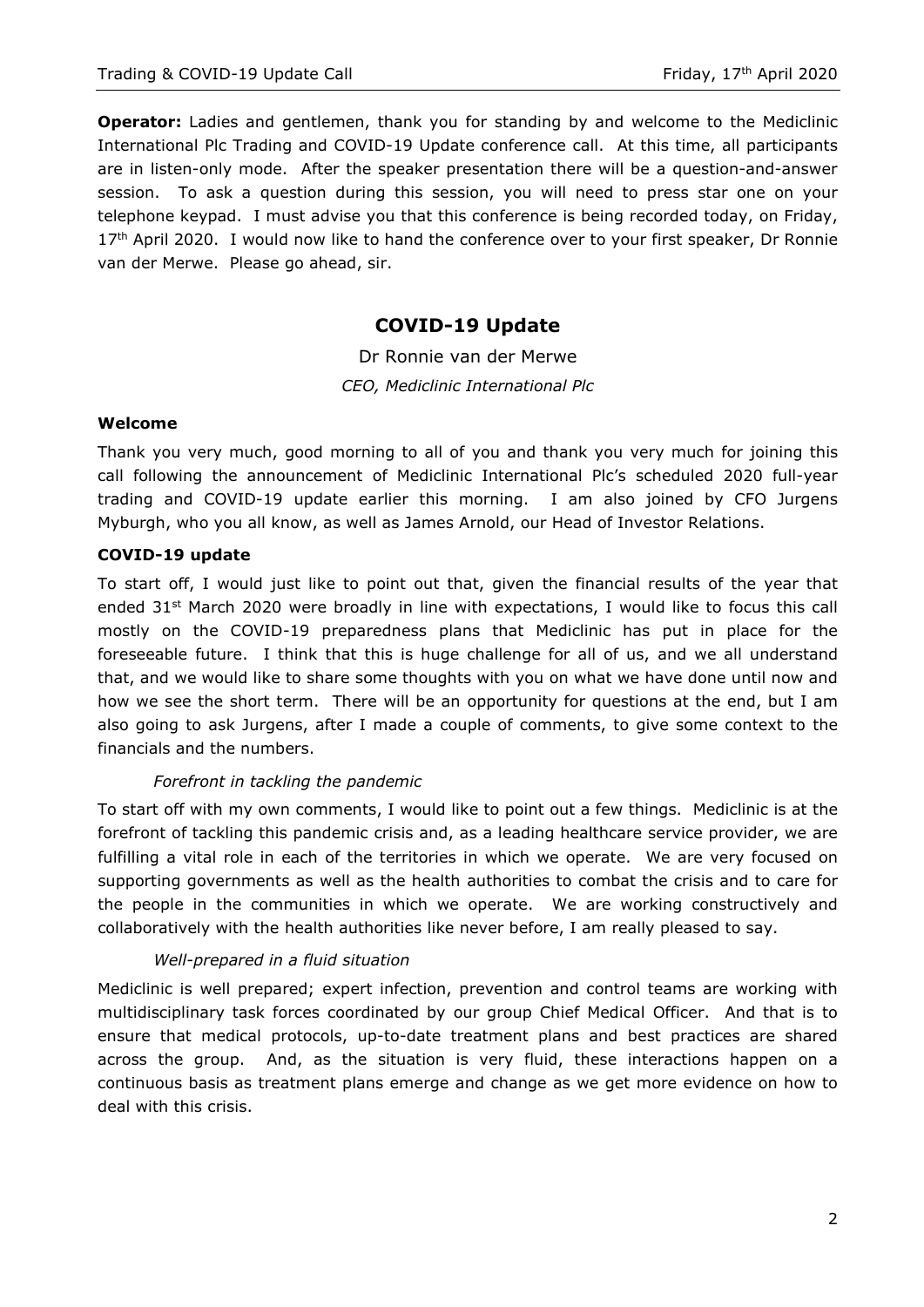The combined teams work with pandemic prediction models and assist with continuous contingency planning to ensure our hospitals remain well prepared to deal with this outbreak, while at the same time continuing to serve the underlying needs of their communities.

## *Protection of frontline staff*

Our most important priority is something I would really like to emphasise this morning, and that is to protect and support our frontline staff from getting infected. These exceptional frontline doctors, nurses and support staff make an invaluable contribution to combating this pandemic under difficult circumstances. We are committed to safeguarding their welfare, in order for them to focus on caring for patients and saving lives. It is our responsibility to ensure that they have the equipment and the resources to work as safely and as effectively as possible in this environment.

## *Procurement and supply*

Our procurement teams on the supply chain side have done great work in the last few weeks, and they continue to support these efforts through their various global networks and suppliers to ensure we have sufficient stock of critical items.

## *Adapting and innovating*

I have also been encouraged by the group's ability to adapt and innovate in dealing with this challenge and in supporting government efforts through various projects and initiatives. I mention just a few. We are increasing capacity to screen and test numbers in the communities we serve. We are also increasing capacity to treat COVID-19 patients in all of the different levels of care that they might need.

## *Remote services*

In addition, we are rolling out remote services like telemedicine, as well as support services like call centres and home delivery of chronic medications. I want to emphasise again that increased capacity requires availability of skilled staff. Their health and welfare remain our most important priority.

Across our group and in line with the global trend, as you all might be aware of, most nonessential and elective procedures and other treatments, as well as routine outpatient activities, have been postponed while social lockdown measures are in place; and we are affected by those in every one of our territories. This is intended to safeguard, as far as possible, sufficient hospital capacity, as well as frontline staff capacity and personal protective equipment, as we anticipate this pandemic to surge and related admissions to increase.

## *Continued emergency services*

However, we continue to provide emergency services as well as a wide range of tertiary and other acute care services to support the healthcare requirements of the communities in which we operate. Emergencies still happen, and urgent care is still needed. People continue to rely on Mediclinic for non-COVID-related urgent conditions. Our priority is to be available at all times and to treat them safely.

## **Financing for COVID-19 patients**

And just a comment on how COVID patients are paid for before I hand over to Jurgens. In Switzerland, inpatient COVID-19 patients are covered by general insurance through DRGs and supplementary insurance policies where appropriate. In UAE, COVID-19 patients are covered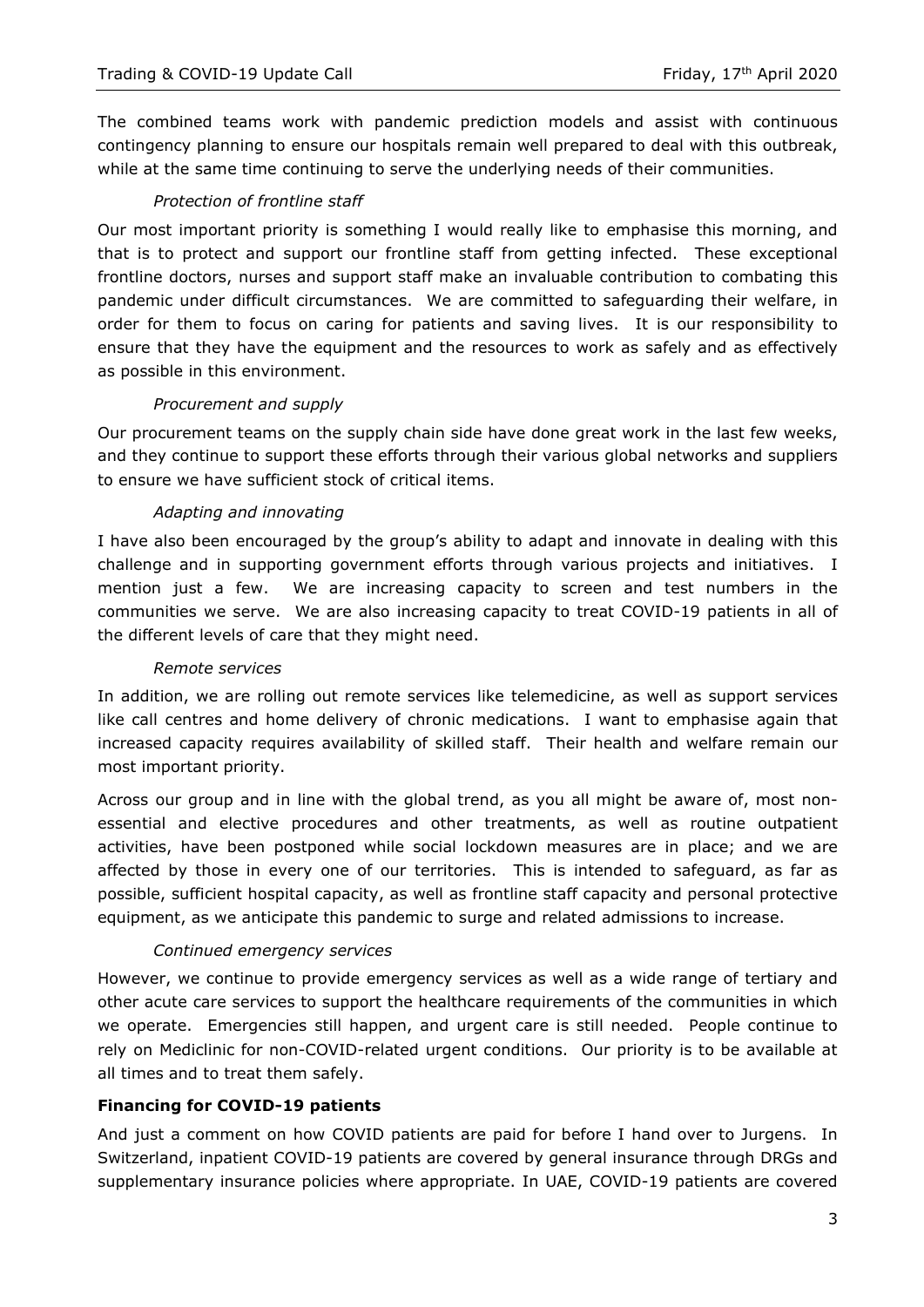by DRG in Abu Dhabi Emirate but the Emirates in the Dubai Emirate. In South Africa, private patients are covered by the current tariff arrangements that we have within our medical aid schemes. Mediclinic is also in discussions with the national Department of Health to agree on a tariff for the treatment of uninsured state patients in private facilities, should that become necessary.

And with that I am going to hand over to Jurgens to give some context on the numbers and financials. Thank you, Jurgens.

# **2020 Full-Year Trading Update**

Jurgens Myburgh *CFO, Mediclinic International Plc*

## **Welcome**

Thank you very much, Ronnie, and good morning, everyone. Very briefly, on the results for the financial year ended  $31<sup>st</sup>$  March 2020; and, as Ronnie indicated, obviously, we will make more details available at our results call scheduled for May.

## *High-level overview*

But, just at a high level, from a group perspective the performance was broadly in line with expectations. Coming off the strong performance in the first half, trading was in line until about mid-March 2020, when the impact materialised from national lockdown and associated actions suspending non-urgent elective surgery.

Just to put that into context, March is generally and seasonally the strongest month across all of our divisions and, therefore, in effect, the impact that we saw in the second half of March was probably a little bit disproportionate.

## *Facts and figures*

In constant currency, revenue was up around 4%, driven by a combination of organic and inorganic growth, offset by the impact of out-migration of care in Switzerland, officially implemented from  $1<sup>st</sup>$  January 2019, which I think everyone is aware of. and also the weaker macroeconomic and sustained competitive conditions in the Middle East.

Again in constant currency, our pre-IFRS EBITDA was down around 3.5%, reflecting the expected impact of the out-migration of care in Switzerland and the below-expectations revenue performance in the Middle East.

## *COVID-19 preparedness*

Turning then our attention to the financial preparedness for, and reaction to, the COVID-19 pandemic, as with most businesses we have approached the uncertainty that COVID-19 introduces using scenario analyses to inform various contingency plans. and we will continue to monitor progress against this to take the proactive steps necessary. At the end of March, the group had mature headroom to covenants in its existing debt facilities and a strong liquidity position heading into the global pandemic. The cash and available facilities of the group at the year-end was around £515 million.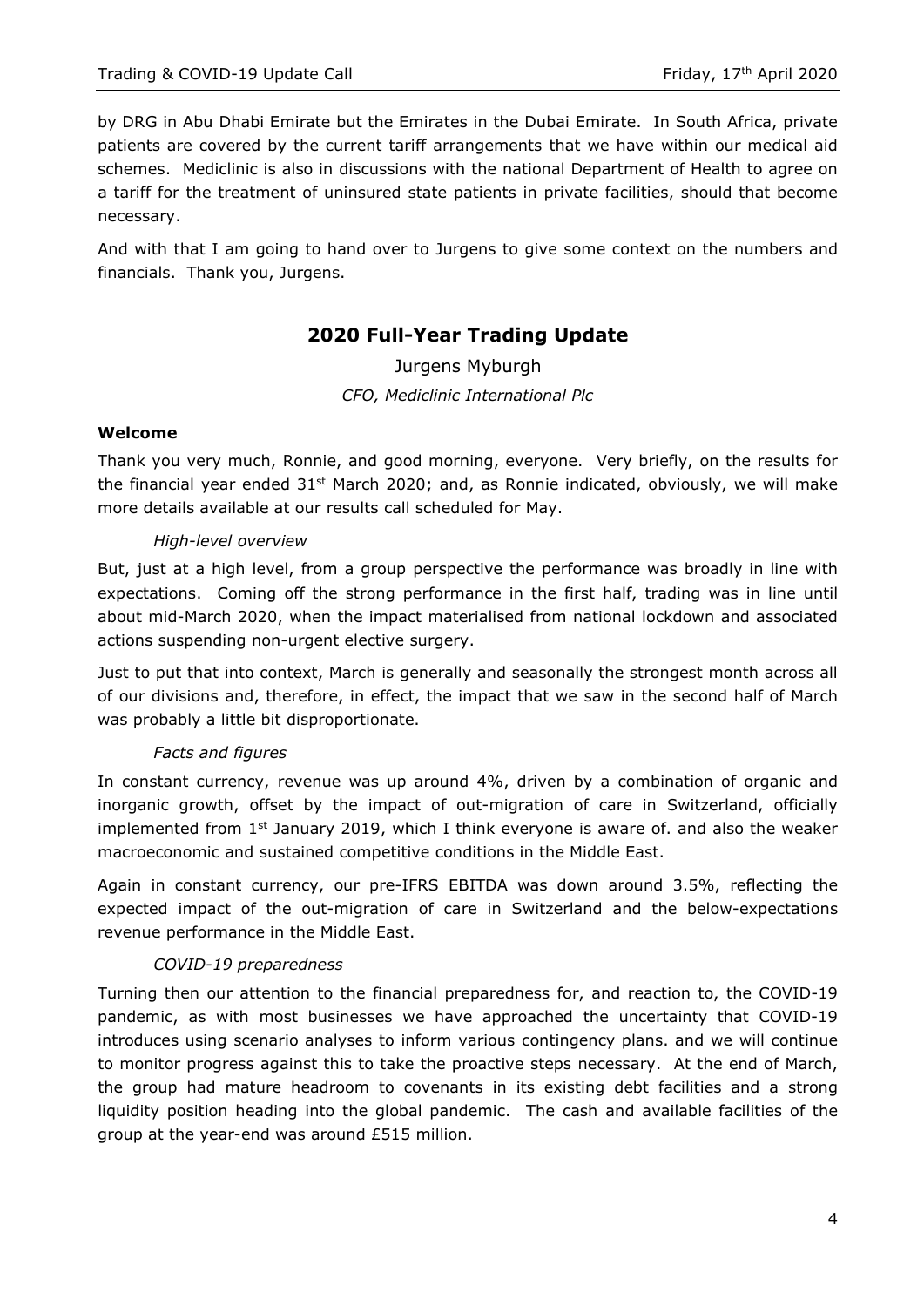## *Postponement of programmes*

To further support the group's liquidity position, all non-urgent and non-committed capital programmes have been postponed and the dividend suspended. In addition, the group has proactively engaged with its various lending banks and has obtained covenant test waivers up to and including  $31<sup>st</sup>$  March 2021.

In this regard, I wish to acknowledge and thank each of our banking consortium partners for their unwavering support, which allows the group to focus on the current vital role it plays during the crisis and to prepare for the anticipated increase in demand from postponed treatments once the peak of the pandemic subsides.

With that, I will hand back to Ronnie. Thank you.

## **Summary**

Dr Ronnie van der Merwe *CEO, Mediclinic International Plc*

#### **Summary**

Thank you, Jurgens. I am just going to summarise quickly and make three or four points, and then we are going to go over to Q&A. Mediclinic is playing a vital role in this crisis, supporting governments and health authorities in all our different territories. We have the people, we have the structures and we have the expertise to deliver for our patients and for our communities. Our frontline staff are getting all the support they need as, without them, we would not then be able to play the role that we are playing at the moment in tackling this pandemic.

And then, as Jurgen said, our financial strength and liquidity position, with support from our banks, allows us to focus all our efforts on tackling this pandemic and being well positioned to benefit when the pent-up demand for elective surgery and other elective treatment plans returns on the other side of this epidemic.

Thank you. We can now start the Q&A session.

## **Q&A**

**Operator:** Thank you. If you wish to ask a question, please press star and one on your telephone keypad and wait for your name to be announced. If you wish to cancel your request, please press the hash key. Once again, if you wish to ask a question, please press star and one on your telephone keypad.

Your first question comes from the line of James Vane-Tempest from Jefferies, please ask your question.

**James Vane-Tempest:** Yes, hi and thanks for taking my question. I am just wondering if I can ask a little bit more about the underlying performance in the Middle East business? You mentioned some of the macro headwinds, but I guess any colour on some of the individual facilities and, I guess, outside of the current crisis, how we should think about the recovery of that segment? Thank you.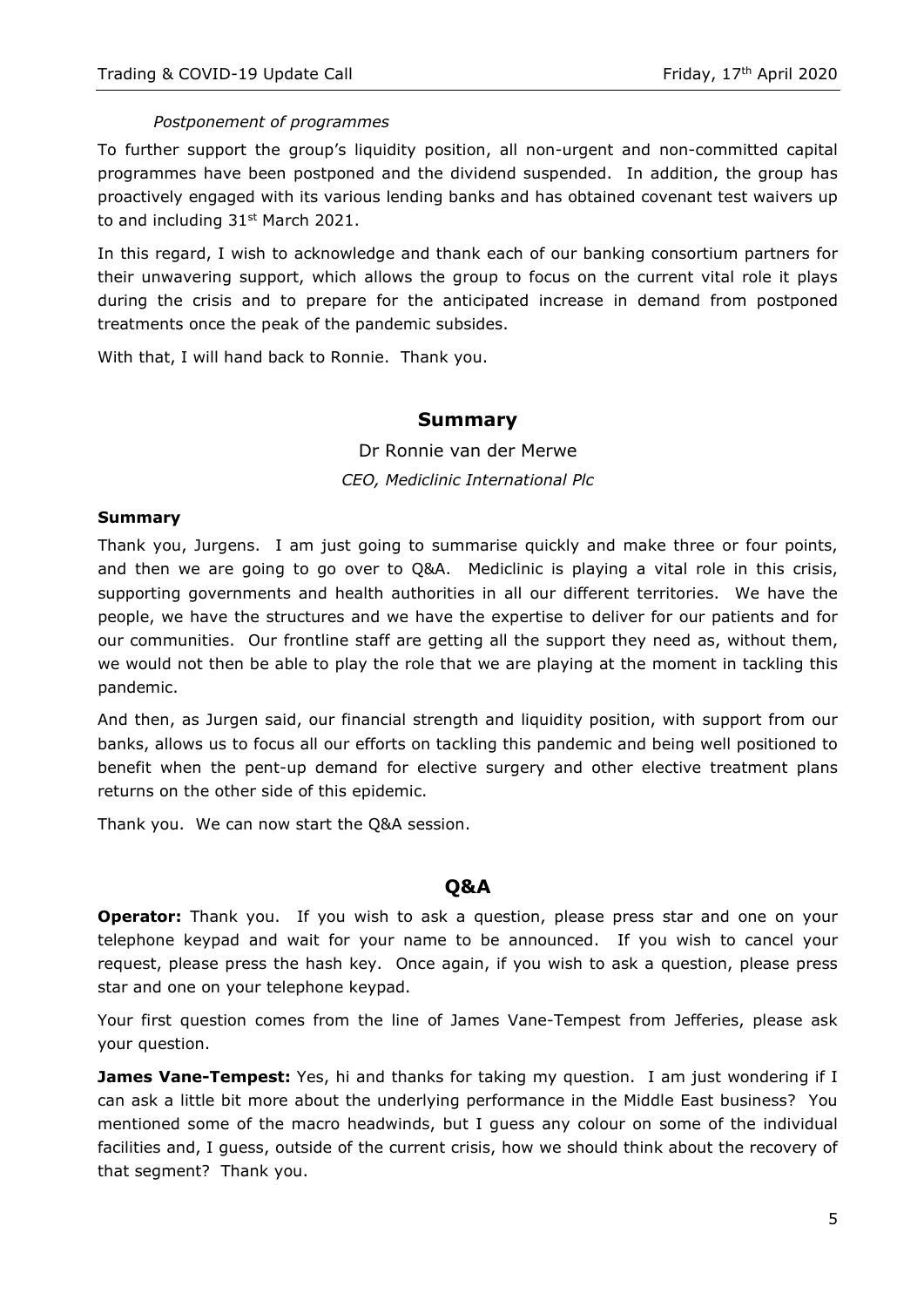**Ronnie van der Merwe:** Thank you, James. As we said and we made mention of earlier, our performance in the last financial year in the Middle East had been affected by a couple of factors that we just need to bear in mind. One of them is the economy in that part of the world: the oil economy. But also the non-oil economy has sort of plateaued out, and that has been a bit of a headwind for all operators over there.

The second thing is more competitors coming into the market after finishing off their projects that went on for a few years. So, more competition, a weaker economy. We had a flood in the early part of this year in one of our hospitals after a rainstorm that incapacitated the operating rooms for a few days; that also had an effect.

And then the COVID-19 pandemic had an earlier effect on Dubai than in most other countries since it is a major trading hub and a travelling hub, and very closely linked to China. So those four factors played a role, individually and collectively, to influence the performance of our business. However, I can also mention that we have said this many times before, and we continue to say this: we have a big focus to the brand, to build our brand and build our reputation, especially in the Abu Dhabi market, and we are reasonably comfortable that we are able to do so.

#### **James Vane-Tempest:** Thank you.

**Operator:** Your next question comes from the line of Kane Slutzkin. Please ask your question.

**Kane Slutzkin:** Hi there, gents. Just a few questions, please. You spoke about having liquidity [inaudible] for when electives do come back. With a view to electives, could you give us any insight as to how an elective recovery actually may take shape? Obviously, if we push out the peak of this pandemic in South Africa potentially, let us say, it does imply non-urgent electives get pushed out more and more, but just any guidance you can give us as to how to think about the shape of the recovery. I do appreciate that it is obviously early days, though, so, maybe you cannot answer.

And then, just on Switzerland, there was some recent news flow around the canton of Berne having mentioned that the canton can compensate the hospitals for loss of earnings caused by the pandemic, and I think there was even something around reimbursing certain costs that the providers incur as a result of COVID-19 treatments. Could you comment on that, and any view as to whether other cantons follow suit?

And then just finally, the last question, just on the UAE, following on from James's question on the weaker performance there, do you – with the macro probably turning even more south with oil the way it is going, are there any other knock-on effects you anticipate from this? Maybe from a regulatory perspective, if one assumes that government revenues are perhaps falling? Maybe in light of what we saw in 2016 with [inaudible]? Should we be expecting any of those knock-on effects in the future? Thanks.

**Ronnie van der Merwe:** Thank you. Thank you very much. I am going to deal with the first question and I am going to ask Jurgens to do the second one on Berne and the cantons there, and then I will come back to the UAE question at the end.

So, in terms of elective work, the situation is extremely fluid at the moment. It changes by the day. And I keep saying to myself, we all agree on it, that we basically run the business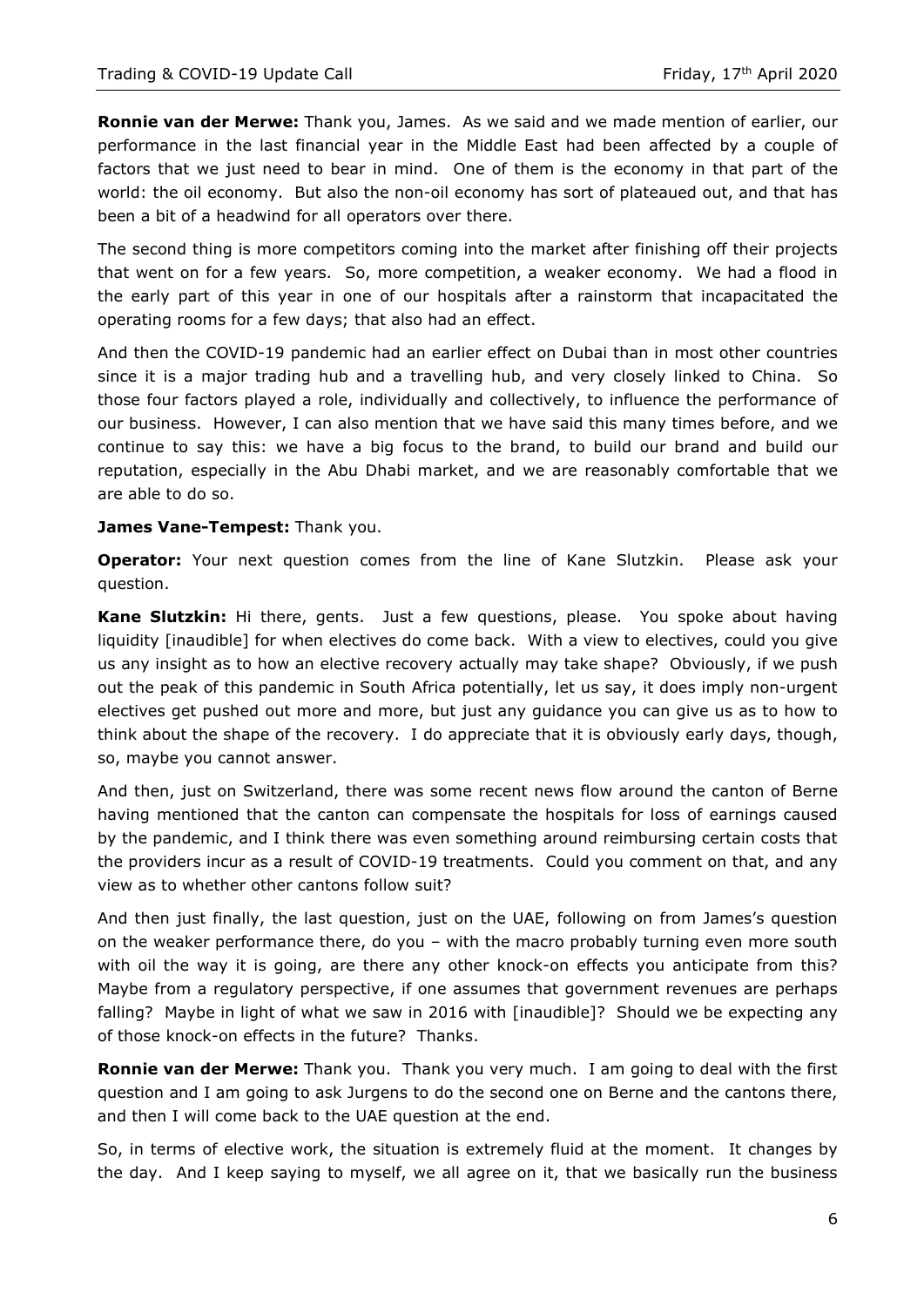from one day to the next at the moment. And, just to give you an idea, so the lockdown measures, using Switzerland as an example, have been quite effective. And the authorities decided to lift the restriction on elective surgery on  $27<sup>th</sup>$  April. Now, we are not at the peak of the pandemic yet in that country, so we are still ramping up towards the peak of the pandemic, but the authorities decided it was safe and prudent to start with elective surgery again. Now, that is a message we got yesterday. And it just gives you the idea, or an indication, of how unpredictable the situation actually is. It is obviously good news for us and we will get going in that again.

In the other territories it is difficult to say when this is going to happen, but I think what is quite clear to myself and the senior executive team of Mediclinic is that we are going to have to live with two scenarios in our hospitals. We are going to have COVID cases and we are going to have non-COVID cases, and we might have them in the same hospital or we might have to identify a hospital to be specific for each of those. And, every day that goes by, we become more proficient at dealing with it in that way.

That is the best I can do on the electives for the moment. I would like to just also add, when we talk electives, I just want to remind the audience that our spectrum of services are quite well balanced and we have quite a significant part of our business as urgent care and also emergency care. So we are not entirely dependent on elective surgery like in some markets.

Jurgens, onto the cantons. Support from Berne?

**Jurgens Myburgh:** Thank you, Ronnie. Kane, your hunch is right. So the canton has announced, and we are working with the authorities in respect of, let us call it a form of cost recovery specifically relating to the period of preparation for the crisis. We are engaging with the other cantons as well, but it is a work in progress. But yes, to confirm that what you have heard from Berne is correct and we are engaging with the other cantons as well.

**Ronnie van der Merwe:** And then the third question was about the UAE economy and the situation there and the possible knock-on effects with regards to the oil industry. It is impossible to predict how this is going to play out at this stage. I do not think it would be in anybody's interest for me to try and predict the future there. But we do work very closely with the governments of both the Emirates [inaudible], and that is very, very encouraging. So we are sharing a lot more in terms of ideas and future ways of possibly approaching healthcare than we have ever done in the past, and we have fostered a very good relationship there. So, from that perspective, we are quite optimistic.

**Jurgens Myburgh:** I would just briefly add, Kane, by saying that, in that region for us, we have focused, and Ronnie has said this, on a leading brand position and creating a sustainable business. I think in the current environment it is likely that there will be consolidation. Not that we are focused on it; we are focused on the task at hand. Conscious that the environment could lead to a change in the landscape and consolidation, but we are focusing on our business and the sustainability of it during this period.

**Kane Slutzkin:** Okay, thanks. Have you seen any pockets sort of moving over to your facilities or any sort of market share gains on the back of some of that consolidation theme you are talking about?

**Ronnie van der Merwe:** No, not at the moment, no.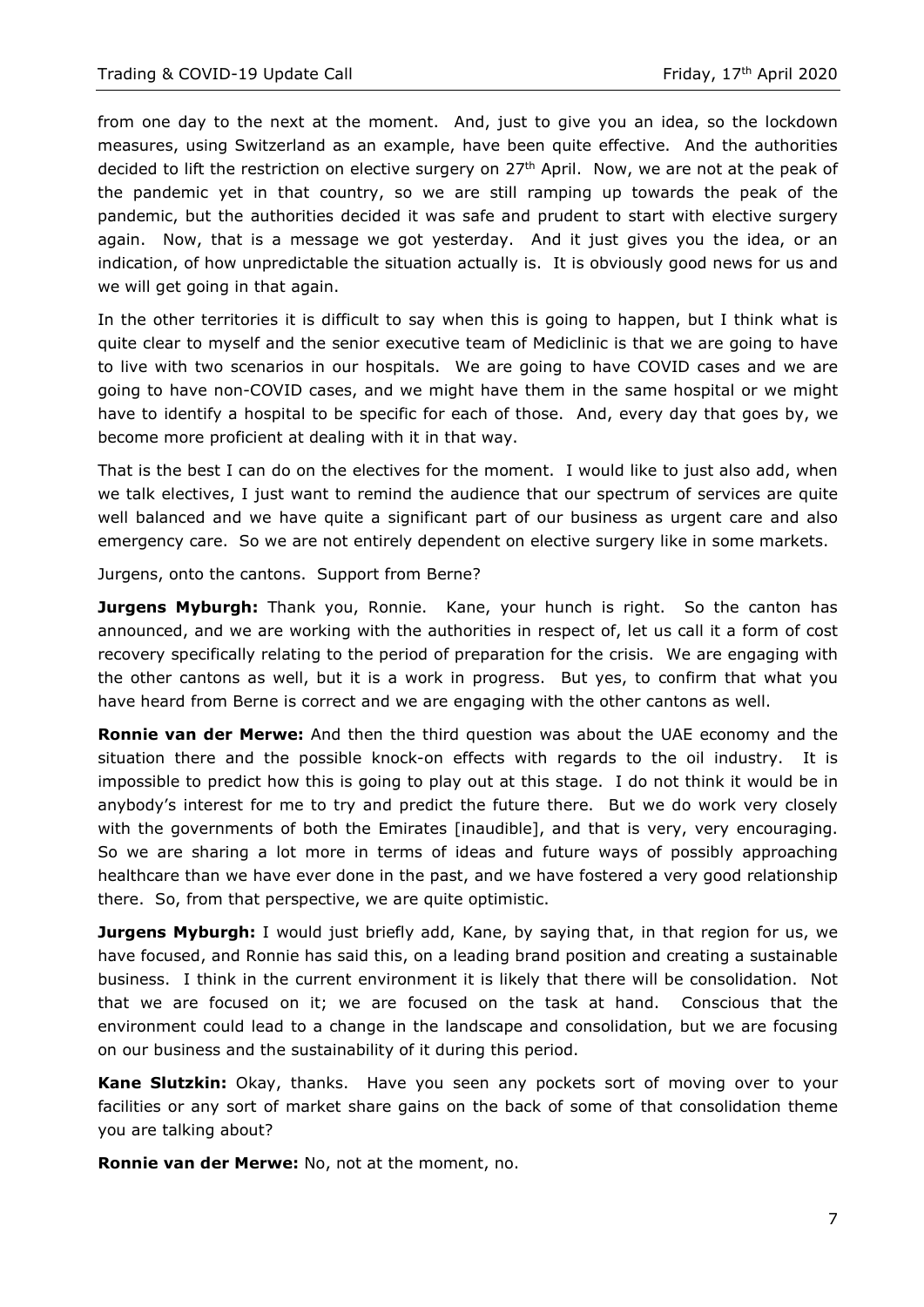**Kane Slutzkin:** Okay. All right, gents, thank you.

**Operator:** And your next question comes from the line of Catherine Cunningham from JP Morgan. Please ask your question.

**Catherine Cunningham:** Thanks, guys. Just two from me. You mentioned that you have seen a 2.5% increase in inpatient volumes in the SA business, driven mostly by acquisitive growth, so could you just give us a sense of what the underlying improvement in South Africa has been like?

And then, secondly, could you just confirm the size of the CAPEX reduction you expect to realise from suspending non-essential spending?

**Ronnie van der Merwe:** Jurgens, will you take those, please?

**Jurgens Myburgh:** Thank you, Ronnie. Yes, so, on the first question, the organic growth in the business year-over-year was flat, so most of what you have seen there is probably inorganic. So, in real terms year-over-year, probably flat.

And then on CAPEX, I have to say it is one that we are monitoring very closely, and so what we did today versus what we did last week and next week are slightly different. And so we are working on scenarios and acting accordingly, so it is not – maybe we can give more detail when we talk about the results in May, but it is not a number that I think is readily available and that I can share at the moment.

**Catherine Cunningham:** Okay. Thank you.

**Operator:** And your next question comes from the line of Hassan Al-Wakeel from Barclays; please ask your question.

**Hassan Al-Wakeel:** Thank you for taking my questions. I hope you are all doing well. I have three. Firstly, could you talk about the cost dynamics in each region? Are you having to incur meaningfully higher costs for things like ICU beds or childcare for your nurses and physicians, and are there any offsets to this?

Secondly, on the UAE business, margins have clearly come in significantly weaker than expected. Ex-COVID, what did not happen in the second half of the year that you would have expected to happen? Is the Parkview still cannibalising City, and is it fair to assume that the Parkview is generating a lot of the growth for the UAE business as a whole this year, and the rest of the business is flat to declining? And, longer term, should we expect a write-down here and a re-evaluation of medium-term margin targets for this business as a whole?

And then, finally, what are your expectations on government packages across healthcare subsidiary businesses, if at all? Is it fair to assume that it would be more likely in Switzerland relative to, say SA, and the UAE? You spoke about cost recovery, but do you foresee any potential offset mechanisms for forgone elective procedures? And this is something we have seen elsewhere in Europe. Thank you.

**Ronnie van der Merwe:** Thank you, Hassan. I am going to deal with the first one. Jurgens, you do the second one, and I will come back to the last one. Cost dynamics in each of the regions; increased cost of doing business in the face of COVID. I think that is the essence of the question, and whether there are any offsets.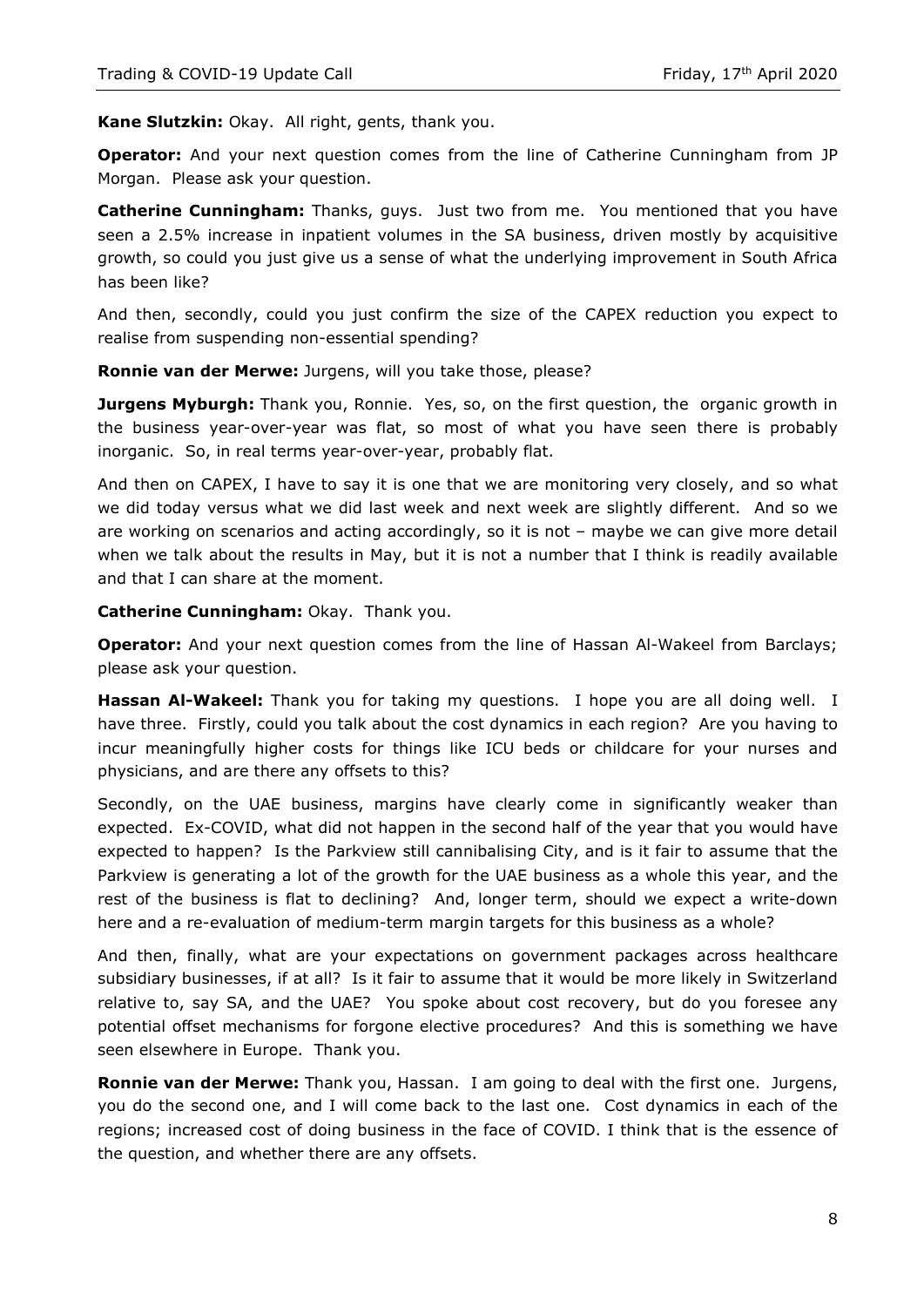So there will always be some players who would try to profiteer from a pandemic, and we did see that some prices went up for some of the supplies we are using. I think it is quite common knowledge that the prices of face masks and PPEs have gone up. But I think some reality has been setting in, so yes, there has been an increase in cost, but I would not say that it is significant to the extent that it is any drag on us at the moment. We are very, very prudent in how we manage our costs from one day to the next. We have numerous activities and focus areas that we are looking at daily with regards to that.

Obviously, we look at staff costs as well and how we deploy the staff, but we also just want to make mention that, if people feel that we are going to be laying off staff or things like that, it is not possible, because you might be very quiet one week and the next week, all of a sudden, we are extremely busy. So we are being quite careful in how we model all of those predictions.

Jurgens, on the Middle East margins ex-COVID? City/Parkview?

**Jurgens Myburgh:** Hassan, thank you very much. So, on the Middle East, as I said at the top as well, the below-expectation margin performance was largely due to revenue. And so, if we look at the revenue dynamics, one that we have already highlighted is the weakened macro, as well as the competitive environment. We have also highlighted, I think, our operating philosophy towards that and our reaction to that and the long-term view that we take. But if you look underlying, yes, Parkview is delivering and it is delivering well. It continues to deliver ahead of expectations and is driving good growth for us in that region. But, if you look at the Airport Road Hospital, it has also continued the good growth that we saw in the first half as well. Yes, City Hospital continues to be impacted. We have made the operational changes that we spoke about at the half-year to turn that around and we are busy with that, but it is a work in progress. And then, from a medium-term perspective, we remain supportive and positive about the prospects for our business in the Middle East, especially considering the landscape.

**Ronnie van der Merwe:** Thanks, Jurgens. In terms of government packages, so in the territories in which we function, all the COVID cases that we treat, as we said earlier in the call, are covered by insurance. Most of our business is covered by insurance anyway in all the different territories, so there is no problem there with treating COVID patients.

And, as I said earlier, we are also in discussions with the Department of Health of the Government of South Africa to come up with a tariff should we start treating public-sector patients. And we have made mention already about the Swiss cantons that might be covering, or some of the cantons are covering, costs as Jurgens explained.

Apart from all of those, we do not really foresee any other government packages at the moment, and it is also not really part of the dynamics of the territories in which we function at the moment.

**Hassan Al-Wakeel:** That is helpful. And if I could please follow up, just on the UAE, are you able to mention whether the Parkview is generating the majority of the growth and the rest of the business is flat to declining? Maybe we will start with that, and then there is another I have got, please?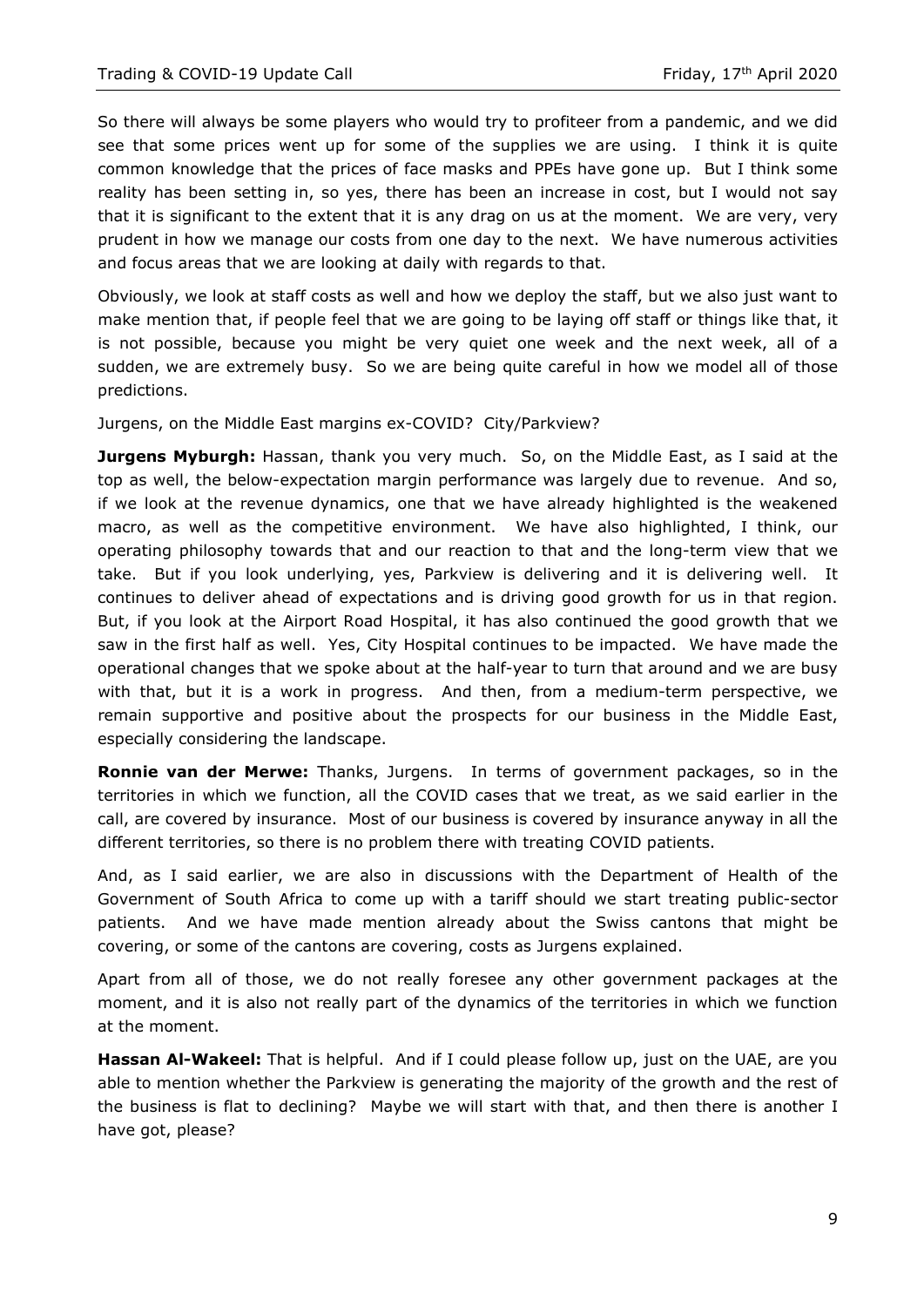**Jurgens Myburgh:** As I said, yes, the Parkview is growing and it is growing well, but Airport Road is showing growth as well, but, as I said, City continues to be affected.

**Hassan Al-Wakeel:** Okay. And then you kind of mentioned in terms of potential packages. Is there any way that we can think about a floor to some of the financial performance? Some other hospital operators in Europe have pointed to the summer months in some countries as a good proxy, where there are minimal elective procedures. Is there any way that we can maybe think about this a bit more helpfully?

**Ronnie van der Merwe:** I will give Jurgens a chance also to comment on this. Just a comment from me is we are working very closely with the governments, the Departments of Health, the health authorities of all three territories. and we are working in a very constructive way on this. So obviously we have discussions about a wide range of possible actions that can be followed, depending on how the situation develops. But at the moment there are no big packages such as those on the horizon. But that does not mean it does not get discussed, though. Jurgens?

**Jurgens Myburgh:** Yeah. I think Ronnie mentioned at the outset as well, Hassan, that I think if you look at the composition of our revenue, we have emergency work, urgent work, elective work and then also the primary care aspect, which is a large proportion of the Middle East work as well. So I think that balance within our portfolio probably provides a broader revenue underpin than what you would see elsewhere, where there is a higher reliance on elective work. And so that is something to bear in mind as you work through the various scenarios, as you will, that is something to bear in mind is that our mix is probably slightly different and provides an underpin to some of this.

**Ronnie van der Merwe:** We are definitely different from some European countries. And remember, we have said many times before, in South Africa we are on a parallel healthcare system, so we do the full spectrum. And, to a large extent, it is a similar situation in the other divisions as well.

**Hassan Al-Wakeel:** That is really helpful. A final one from me, just on this balanced portfolio: are you seeing a fall in emergency admission? We are hearing about this in a lot of countries as patients are increasingly concerned to present to A&E departments.

**Ronnie van der Merwe:** So how we look at it is we look at elective and we look at urgent and we look at emergencies. On the real emergency side, like trauma, appendectomies and things like that, and also labour, obstetrics, those things are carrying on as usual. There is no change in that.

Then, on the urgent side, there is a part of urgent that carries on and then there is another part of urgent that we see a slowdown on. And that has happened, but that is in keeping with, I always want to say, the rest of the world at the moment. We do not see anything peculiar to our territories other than what we have seen in other countries as well.

**Hassan Al-Wakeel:** Thank you very much.

**Operator:** And your next question comes from the line of Steph Erasmus from Avior Capital Markets.

**Steph Erasmus:** Good morning, everybody. Thanks for taking this time. Just a couple of questions from my side, specifically with regards to the operating expenses. You mentioned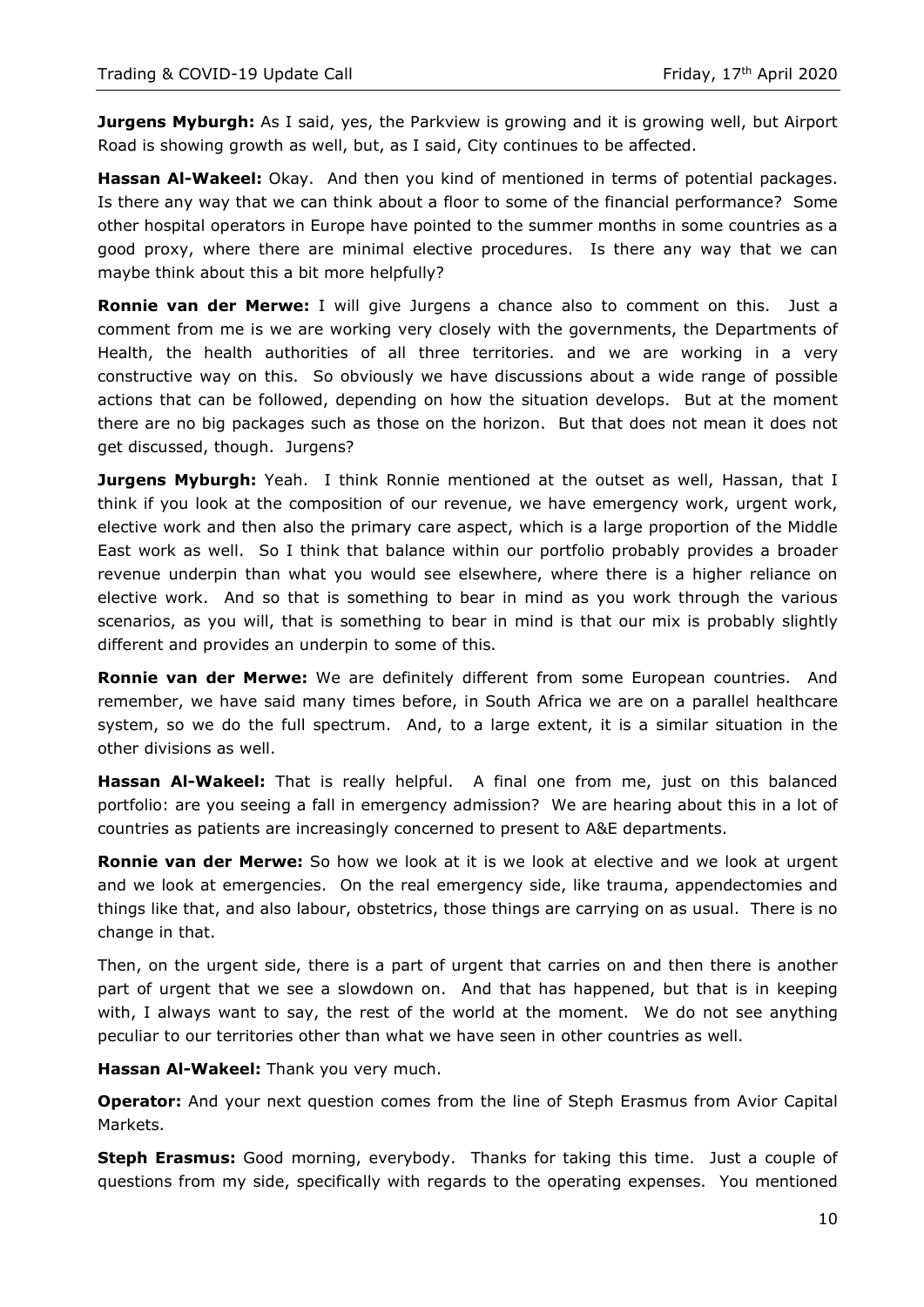the supplier prices, that some of them have gone up. Just with regards to specifically personnel costs, have you seen any staff shortages due to COVID? And how do we think about this sort of increase in the personnel costs during this COVID period?

And then, just following off that, in terms of the UAE, can you give us an indication of the fixed versus variable cost base in the operating cost? And then I am not sure I understand Jurgen's reply on the UAE margin. Just given the macroeconomic outlook and the uncertainty that Ronnie mentioned, do you not think that you would perhaps revise the EBITDA margin targets in the longer term? Thanks.

**Ronnie van der Merwe:** Okay, thank you very much. On the staff shortages and staff costs, I think the way to explain it is our clinical staff, our frontline staff – we do not have a surplus of those. So, firstly, it is very important to protect those staff members, and we measure and track every single day the availability of the staff and the staff absenteeism and whether that has anything to do with COVID or other diseases or sicknesses. And, at the moment, we do not have a problem. We are tracking it very, very carefully. We do not have a problem. But, as we all know, frontline healthcare staff are in relatively short supply throughout the world, and I have been explaining this many times over. There has been a big focus on ICU beds and ventilators and the availability of all of those, but what is really much more important is to have the necessary number and the necessary skilled frontline staff members available, and that is one of our biggest focus areas. And we also then see a cost increase in staff at the moment, but we are monitoring very carefully and, as we said, we do it almost on a day-today basis right now.

Jurgens, do you want to go onto the UAE follow-up?

**Jurgens Myburgh:** Yes, please. Yes, good morning, Steph. So, firstly on the [inaudible], what I said in response to our challenge when we look medium term - and clearly we will share more of this in May. But we are positive about the prospects of our business in the medium term, and we will talk more about this in May as well.

On the fixed versus variable, it is a very good question and, if you look across our portfolio, I think there are probably three categories of cost that you need to bear in mind as you do the scenario [inaudible]. There is clearly an element of fixed cost, which is underlying the back office and ICT and administration. And then there are the very clear variable elements with a direct influence in terms of consumables and [inaudible] and kit and the like. And then in the middle there is what I regard as a flexible portion, and a lot of that includes staff, which goes around staff scheduling and the flexibility with which we manage that, which Ronnie has clearly articulated, which is something that we measure and manage in real time.

And so, anecdotally, in Southern Africa, as I think you all know, we have the agency staff that we are able to manage on a flexible basis depending on the demand. In Switzerland, they have implemented short-time work, which is a mechanism to allow employers to work with employees and then government to step in and take up any shortfall. So for us it is about managing that flexible element of our cost base in real time and monitoring it, and we do that continuously. That is how we get through this. And so that is why we have built the various scenario plans to give us – scenario analyses to give us the contingency plans across the various timelines as well as revenue perspectives.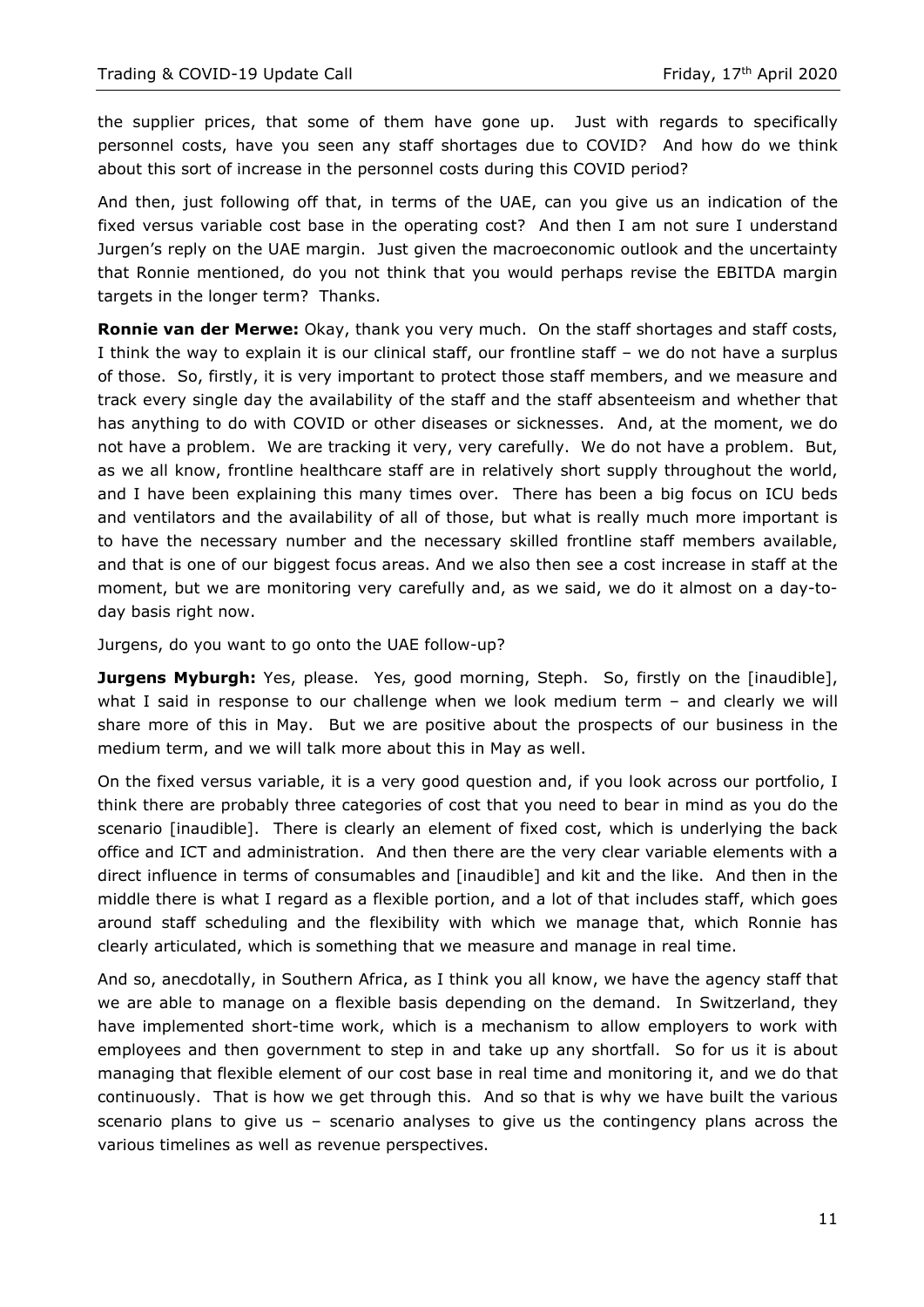**Steph Erasmus:** Thanks, Jurgens. Maybe just a follow-up on that. I understand you are saying the variable portion is very difficult to predict, but, at this stage, what is your fixed portion of your operating costs as a percentage?

**Jurgens Myburgh:** Well, again, it depends. because there is a flexible element to it. So there is obviously an underlying fixed element, but there is a flexible element that perhaps, four months ago or three months ago or two months ago, we would not have regarded as such. I think the point is that it requires real-time management. Yes, there is a fixed element that is IT and back office, but at some point even that becomes variable. And so it is about managing the position, managing the cost and managing the liquidity.

And, by the way, that is not the only initiative. Hassan already mentioned working with governments in respect of cost recovery. There is also CAPEX, which we have mentioned; also working with the insurers on working capital; working with landlords on rent relief. So I do not want to create the impression that staff is the only flexible element within our cost base. There are a range of initiatives that we are working on within the cost base to preserve the liquidity position of the group and to maintain that strong position that we started the year with.

**Steph Erasmus:** Right, thank you.

**Operator:** Your next question comes from the line of Irina Schulenburg from Foord Asset. Please ask your question.

**Irina Schulenburg:** Apologies for that. Thank you, gents. I just wanted to find out two things. You mentioned that in Switzerland you have become more profitable on the outmigrated cases and the basic patient cases. Can you maybe just give us an indication of where that profitability is relative to where you would like it to be?

And then just another question. With regards to the rentals, you mentioned previously that you are in the majority of your buildings in terms of rental negotiations. Where are those rent negotiations taking place? Thank you.

**Ronnie van der Merwe:** I will do the first one. Jurgens can do the second one. So, profitability on day cases in Switzerland. Firstly, on profitability on general insurance inpatient cases; secondly, I think it is a journey. We are very happy with the progress we have made. I think initially when we put our targets down and we discussed it amongst ourselves, some of us felt, or some of the team members felt, it impossible to get to that, and we have been making very, very strong headway. So it just shows that anything is possible if you really put your heart and your head to it.

So we are making progress. We are not where we are; certainly not. How long will it take us? Maybe another year, maybe another two years. It is very difficult to say, but we are making good progress. That is the best I can do at this stage in terms of giving you clarity there. But we are quite positive and optimistic about what we have been able to achieve in Switzerland, given the circumstances as we unpacked it in the last 18 months.

On the second one, Jurgens, will you tell on the rent?

**Jurgens Myburgh:** Yes, and good morning, Irina. On rental, remember, in the Middle East, that is the one territory where we own Parkview and we own City Hospital, but the rest of our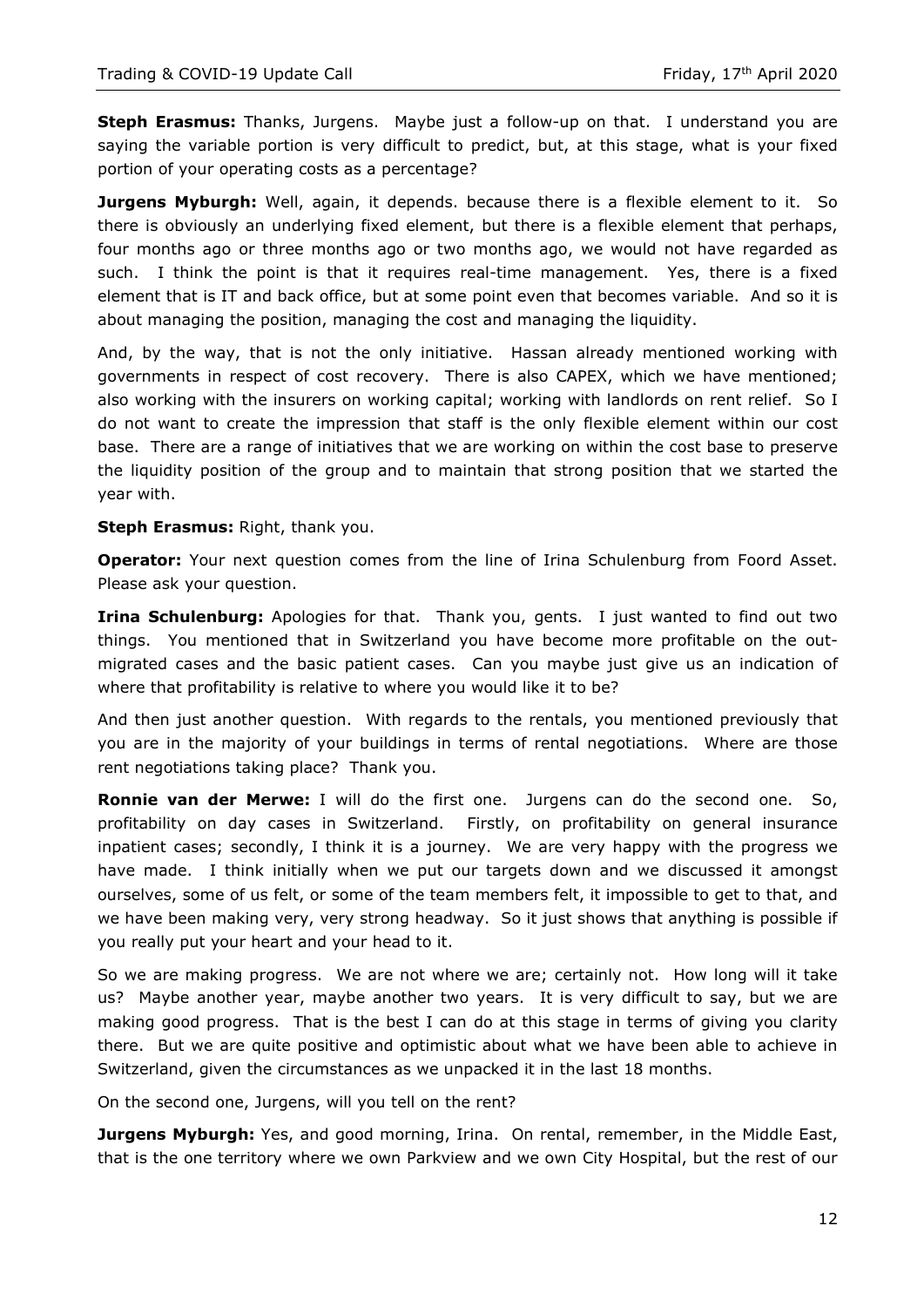properties, by and large, are leased. And so that is one area where we are talking and engaging with landlords on potential rental relief.

**Irina Schulenburg:** Thank you very much.

**Operator:** And your next question comes from the line of Alex Comer from JP Morgan. Please ask your question.

**Alex Comer (JP Morgan):** Hello, can you hear me?

**Ronnie van der Merwe:** Yes.

**Alex Comer:** Yeah, a couple of quick questions from me. We have now had a month of the impact of COVID. Could you let me know where EBITDA is over the last four weeks in your various regions? Principally, are you still EBITDA positive everywhere? That is the first question.

Secondly, just in the Middle East, oil prices are obviously going to be fairly low and CAPEX pretty low for a while, so the situation there does not look like it is going to turn around in the immediate future. One of your largest competitors is fairly well advertised as in serious trouble and is in administration. Would you be interested in purchasing any of those assets in order to double down the bet there? Or are you inclined to just try and sit it out from where we stand today? And then also maybe you could comment on any knock-on effects from the impacts of NMC on your own business. Thanks.

**Ronnie van der Merwe:** Jurgens, will you do the first one [inaudible] second one, please?

**Jurgens Myburgh:** Alex, good morning. As you can expect, we will not report in real time on EBITDA, other than to say that, if you look through COVID and the scenario analyses that you would do, as we would, there are probably three stages operationally in how we would look at it. And the first stage is, I would say, the preparation, the preparatory stage. The second stage is potentially the COVID peak, and then the third stage will be the aftermath or the recovery. And so, we are currently in the first stage, in which elective surgery and nonurgent surgery has been cancelled, but we are not seeing that new COVID phase as potentially harder.

It is different, I have to highlight, in the Middle East, where the dispensation is such that all COVID patients are admitted to hospital or some form of a healthcare facility, and so there we have worked and collaborated with government to extend the healthcare facilities in the region and doing really good work there with government.

So we are in the first phase, which goes back to the point around the balance of the portfolio. So you need to read the three phases together with the balanced portfolio of our revenue and the underpin that that provides, and that will give you helpful guidance as to how to think through it. But I am not going to give revenue and EBITDA in real time at this point. Maybe we can give more detail in May, but not at this stage.

**Alex Comer:** Okay, no, that is fair enough. But are you EBITDA positive in the three different platforms over the last four weeks?

**Jurgens Myburgh:** Well, Alex, we have not even finished with April yet, so, honestly, we are focusing on our contingencies and making sure that we preserve the liquidity of the group at this stage. That is our primary focus, and the proactive work that we have done with the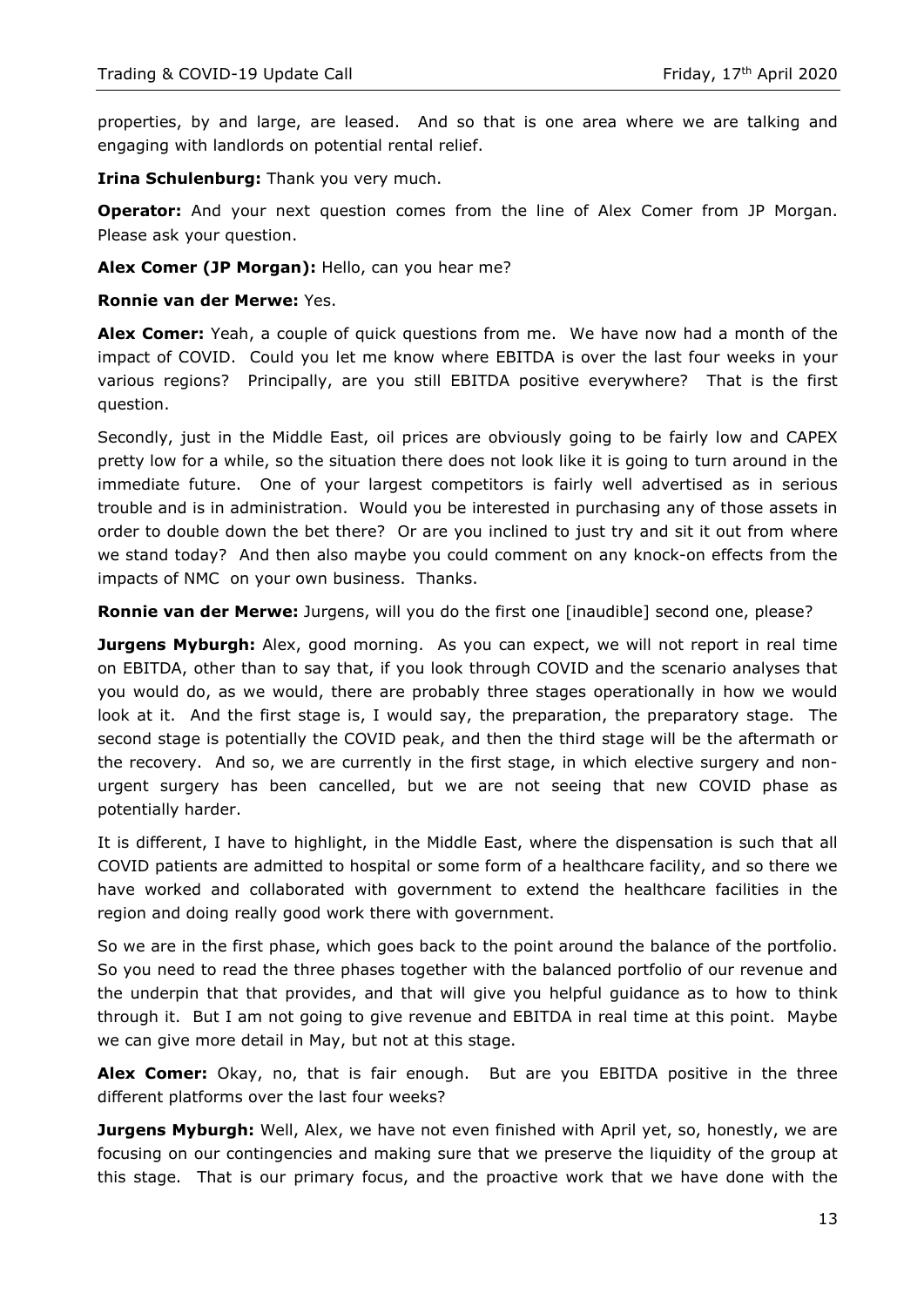banks in terms of covenant test waivers and the cash conversion that we had at the back end of last year is putting us in a good position to be able to do that. So that is our primary focus at the moment.

**Alex Comer:** Okay, thank you.

**Ronnie van der Merwe:** Jurgens, I am going to go to the next question, but just one comment on the previous one. Even if we had the numbers available and we were at liberty to share that, I do not think this last month is a barometer of what we are going to be seeing the rest of the year. I think this is just a very fluid situation and, as governments and Departments of Health start to feel their way through this, I really think that we are going to see a much different scenario playing out.

On the question of CAPEX UAE specifically and the situation over there with one of our competitors, I think the broad comment on CAPEX is just to reiterate what Jurgens said. We stopped all CAPEX, except those that are absolutely necessary to do otherwise we put the business at risk, or the projects that cannot actually be stopped for various reasons, but those are few and far between. So we have been quite strict on CAPEX.

With regards to our competition in the UAE and how the scenario has been playing itself out over there, that also is extremely fluid. I mean, it changes all the time. We are aware of the situation and of the developments over there, but our focus at the moment is to deal with the COVID pandemic – to work closely with the government in order to make sure there is continuity of care for COVID cases as well as all the other healthcare needs that are still there underlying – and that has been our focus until now and will be for the foreseeable future.

**Alex Comer:** Okay. Thanks, guys.

**Operator:** Our final question today comes from the line of Mark Wadley from Visio Capital. Please ask your question.

**Mark Wadley:** Good morning, guys. Thanks for the updates. Just following on slightly from Alex's question, are you able to give us a sense of  $-$  and I want to focus this heavily on Switzerland, because it is really where the COVID scenario is probably impacting your business the most right now. A month ago, Switzerland had 12,000 cases, and now we are almost double that. So can you give us a sense of what is happening operationally within your hospitals and how your business has changed? For instance, occupancies – are they higher? You have said you have cut down, obviously, acute work and elective work, but now that you are in the thick of it, certainly in Switzerland, I would have anticipated your beds would be much busier with medical patients. Can you give us that sort of sense of what is going on in the heat of the crisis? Thank you.

**Ronnie van der Merwe:** Thank you. I think an important point is that the Swiss authorities are extremely good at organising these kinds of situations, and so they did. And we are part of it; we are very much involved in the planning. We give our inputs and so forth. So what happened over there was, firstly, they stopped all elective work throughout the entire country. Some of our hospitals were affected to that extent more than others, because, as we said, we have a good spectrum, a very healthy spectrum of work in terms of emergency and urgent and elective, but some do more elective than others. So some of them were more affected.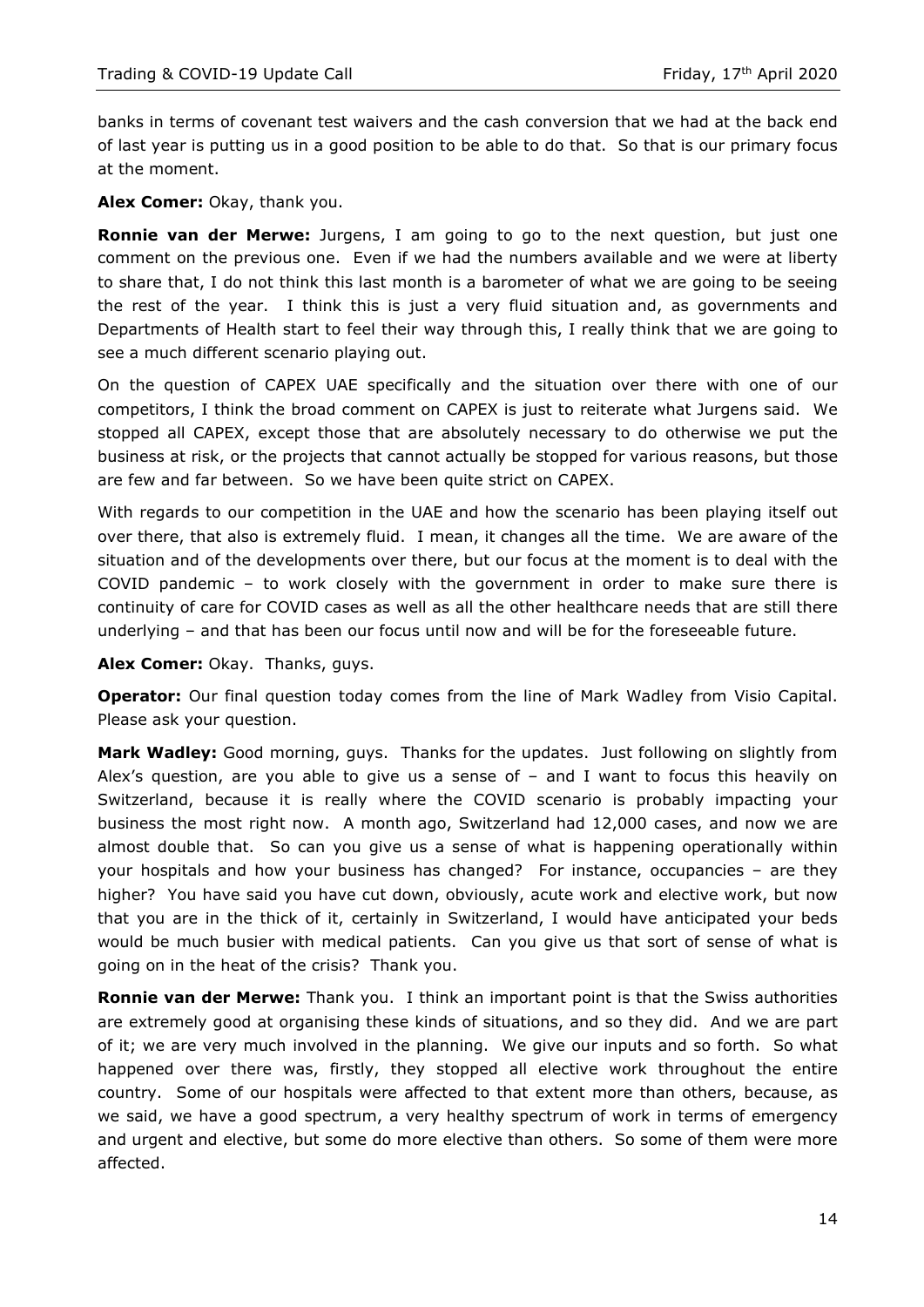We are treating COVID patients in our facilities, but the numbers are not fully offsetting the elective cases that we are not seeing at the moment. Now, we do not believe those elective cases are going to disappear. They will eventually come back, because those cases are still going to get done in future somewhere, but that has been the case. So yesterday we had an announcement from the Swiss authorities that we are going to start doing elective work again. And, as I mentioned earlier in the call, the peak of the pandemic is only going to come in a month or maybe six weeks' time, but we are already going to be starting with elective care again.

And the reason for that is because the system has been able to adapt to the point where, in Switzerland, we can run COVID patients and non-COVID patients in parallel with one another, minimising the risk of cross-infecting, and it is a very, very well-organised healthcare system. That is the best I can do. So we will see some activity starting up again next week; that is for sure. But we treat the COVID patients very successfully there at the moment.

**Mark Wadley:** Okay. Thank you, Ronnie. Just a follow-up on that, following the headlines in South Africa about the Morningside Mediclinic. You have mentioned that in Switzerland you can treat COVID patients alongside non-COVID patient, and I guess I am just surprised by some of what is happening in South Africa in terms of hospital closures or at least A&E closures happening here. Can you just give us a sense of why it might be slightly different in South Africa, despite the fact that we are very early on in the stage of the pandemic here? Thank you.

**Ronnie van der Merwe:** Yeah, I think it is a combination of factors. South Africa is not testing nearly as much, at the same quantum and numbers, as other countries are, so testing is lagging behind a little bit. That is one very important point. And I think some of these outbreaks that you read about in the papers now at different hospitals and at the Morningside – many of those infections occurred before the lockdown, or just soon after the lockdown. People were trying to come to terms with what they were supposed to be doing and how they should be approaching these things. But the system is learning very quickly. It is unfortunate what happened. It has happened in other places as well. It might happen again, we do not know, but we learn as fast as we can, and a huge focus on trying to prevent this from ever happening again.

So, at the moment, the hospital is closed for the moment. It will be opening again on Monday. It is going through a deep clean. We have traced and tracked all of the people involved in that hospital; I think we have tested about 700 people already. And so there is a thorough process, and it is done in collaboration with the Department of Health and very, very proactively. We did not wait for anybody to tell us what to do. We just jumped in and followed up and did what we had to do. But it is very difficult to compare the South African environment with that of Switzerland. It is two very, very different worlds.

**Mark Wadley:** Okay. Thank you, Ronnie. I guess the observation is that you are not closing the Swiss hospitals and doing deep cleans in them, so that is why I am just kind of wondering why there is this operational difference happening between the two geographies. And, yes, very different hospitals, but [inaudible].

**Ronnie van der Merwe:** Yeah, you are right. I think that is the observation. We cannot argue with the way, but I think that, amongst our three divisions, every single day we share